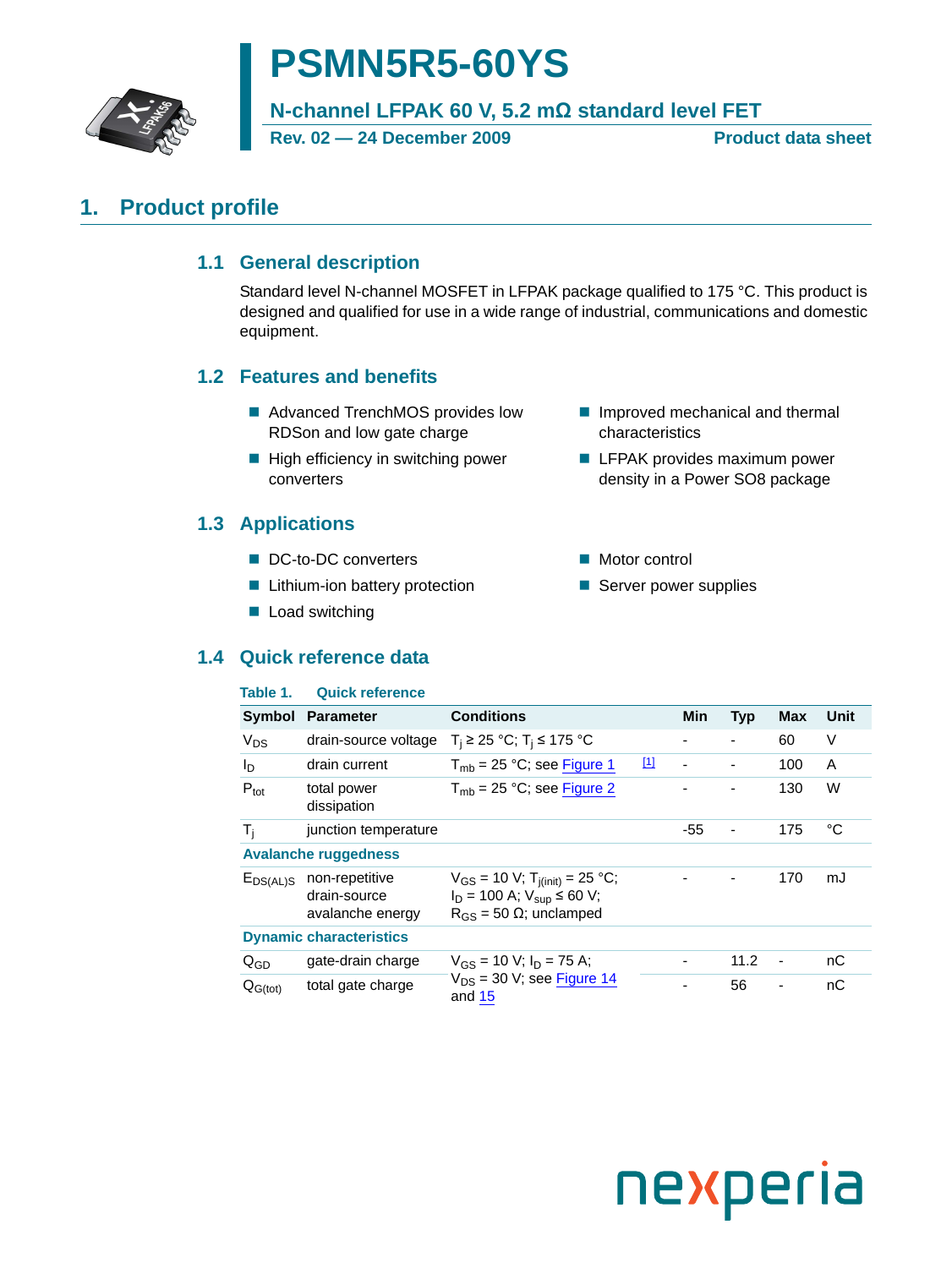|            | Table 1. Quick reference  continued |                                                                 |                         |        |            |           |
|------------|-------------------------------------|-----------------------------------------------------------------|-------------------------|--------|------------|-----------|
|            | Symbol Parameter                    | <b>Conditions</b>                                               | Min                     | Tvp    | <b>Max</b> | Unit      |
|            | <b>Static characteristics</b>       |                                                                 |                         |        |            |           |
| $R_{DSon}$ | drain-source<br>on-state resistance | $V_{GS}$ = 10 V; $I_D$ = 15 A;<br>$T_i$ = 100 °C; see Figure 12 | <b>Service Contract</b> | $\sim$ | 8.3        | mΩ        |
|            |                                     | $V_{GS}$ = 10 V; $I_D$ = 15 A;<br>$T_i = 25 °C$ ; see Figure 13 |                         | 3.6    | 5.2        | $m\Omega$ |

<span id="page-1-0"></span>[1] Continuous current is limited by package.

## <span id="page-1-1"></span>**2. Pinning information**

| Table 2.       |        | <b>Pinning information</b>           |                           |                       |
|----------------|--------|--------------------------------------|---------------------------|-----------------------|
| Pin            | Symbol | <b>Description</b>                   | <b>Simplified outline</b> | <b>Graphic symbol</b> |
| 1              | S      | source                               |                           |                       |
| $\overline{2}$ | S      | source                               | mb                        | D                     |
| 3              | S      | source                               | ----                      |                       |
| 4              | G      | gate                                 |                           |                       |
| mb             | D      | mounting base; connected to<br>drain | 234                       | mbb076<br>S           |
|                |        |                                      | SOT669 (LFPAK)            |                       |

# <span id="page-1-2"></span>**3. Ordering information**

#### **Table 3. Ordering information**

| Type number  | Package      |                                                               |         |
|--------------|--------------|---------------------------------------------------------------|---------|
|              | <b>Name</b>  | <b>Description</b>                                            | Version |
| PSMN5R5-60YS | <b>LEPAK</b> | plastic single-ended surface-mounted package (LFPAK); 4 leads | SOT669  |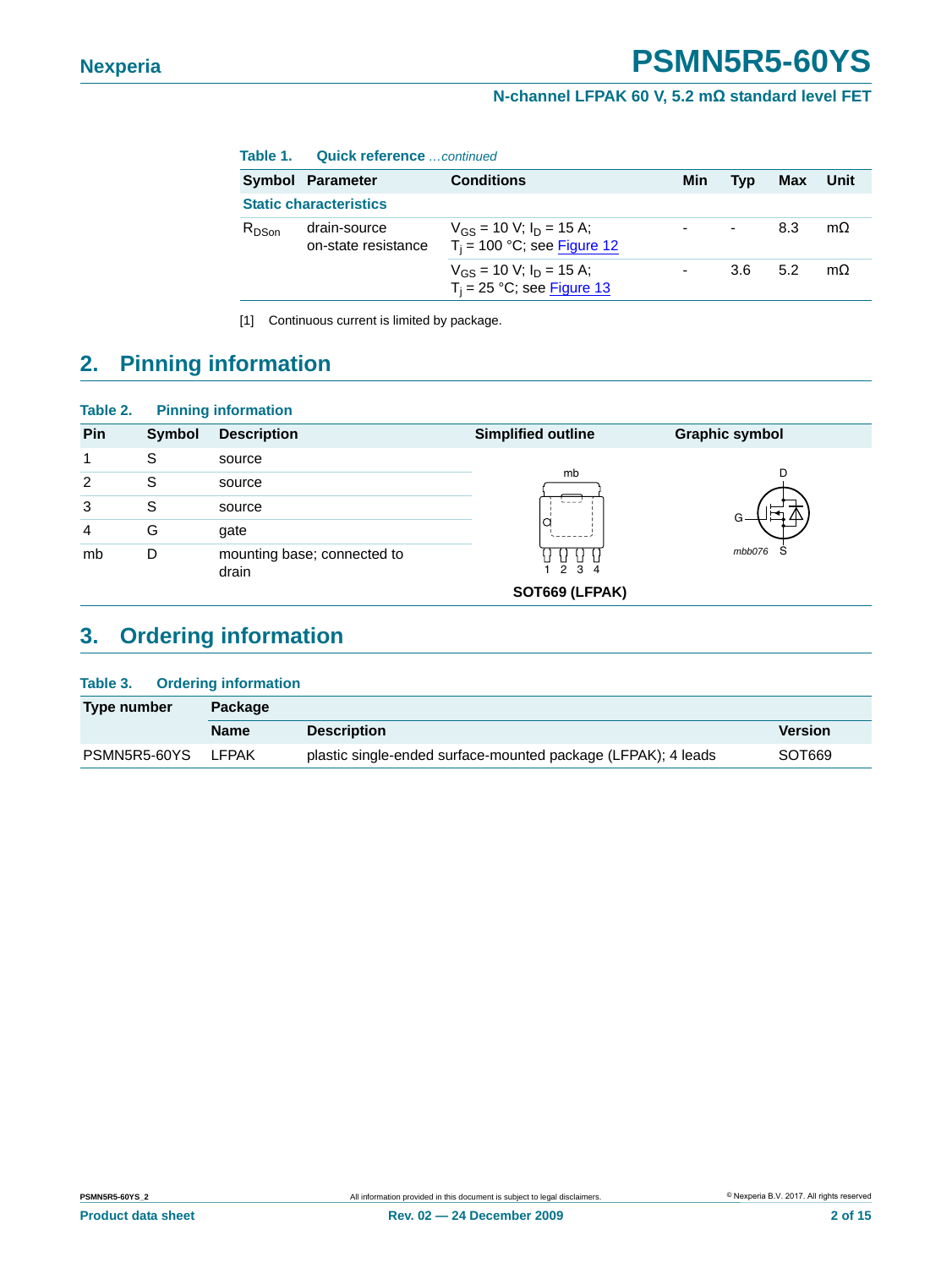### <span id="page-2-3"></span>**4. Limiting values**

#### **Table 4. Limiting values**

*In accordance with the Absolute Maximum Rating System (IEC 60134).*

| <b>Symbol</b>           | <b>Parameter</b>                                   | <b>Conditions</b>                                                                                                                     |       | Min   | <b>Max</b> | Unit   |
|-------------------------|----------------------------------------------------|---------------------------------------------------------------------------------------------------------------------------------------|-------|-------|------------|--------|
| <b>V<sub>DS</sub></b>   | drain-source voltage                               | $T_i$ ≥ 25 °C; T <sub>i</sub> ≤ 175 °C                                                                                                |       |       | 60         | $\vee$ |
| <b>V<sub>DGR</sub></b>  | drain-gate voltage                                 | $T_i$ ≥ 25 °C; T <sub>i</sub> ≤ 175 °C; R <sub>GS</sub> = 20 kΩ                                                                       |       | ٠     | 60         | V      |
| $V_{GS}$                | gate-source voltage                                |                                                                                                                                       |       | $-20$ | 20         | V      |
| I <sub>D</sub>          | drain current                                      | $T_{mb}$ = 100 °C; see Figure 1                                                                                                       |       |       | 74         | A      |
|                         |                                                    | $T_{mb}$ = 25 °C; see Figure 1                                                                                                        | $[1]$ | ٠     | 100        | A      |
| <b>I</b> <sub>DM</sub>  | peak drain current                                 | $t_p \le 10$ µs; pulsed; $T_{mb} = 25$ °C; see Figure 3                                                                               |       |       | 418        | A      |
| $P_{\text{tot}}$        | total power dissipation                            | $T_{mb}$ = 25 °C; see Figure 2                                                                                                        |       | ٠     | 130        | W      |
| $T_{\text{stg}}$        | storage temperature                                |                                                                                                                                       |       | $-55$ | 175        | °C     |
| $T_{\rm i}$             | junction temperature                               |                                                                                                                                       |       | $-55$ | 175        | °C     |
| $T_{\text{sld(M)}}$     | peak soldering<br>temperature                      |                                                                                                                                       |       |       | 260        | °C     |
| Source-drain diode      |                                                    |                                                                                                                                       |       |       |            |        |
| $\mathsf{I}_\mathsf{S}$ | source current                                     | $T_{mb} = 25 °C;$                                                                                                                     | $[1]$ |       | 100        | A      |
| $I_{SM}$                | peak source current                                | $t_{p} \le 10$ µs; pulsed; $T_{mb} = 25$ °C                                                                                           |       |       | 418        | A      |
|                         | <b>Avalanche ruggedness</b>                        |                                                                                                                                       |       |       |            |        |
| $E_{DS(AL)S}$           | non-repetitive<br>drain-source avalanche<br>energy | $V_{GS}$ = 10 V; T <sub>i(init)</sub> = 25 °C; I <sub>D</sub> = 100 A; V <sub>sup</sub> ≤ 60 V;<br>$R_{GS}$ = 50 $\Omega$ ; unclamped |       |       | 170        | mJ     |

<span id="page-2-2"></span><span id="page-2-1"></span>[1] Continuous current is limited by package.

<span id="page-2-0"></span>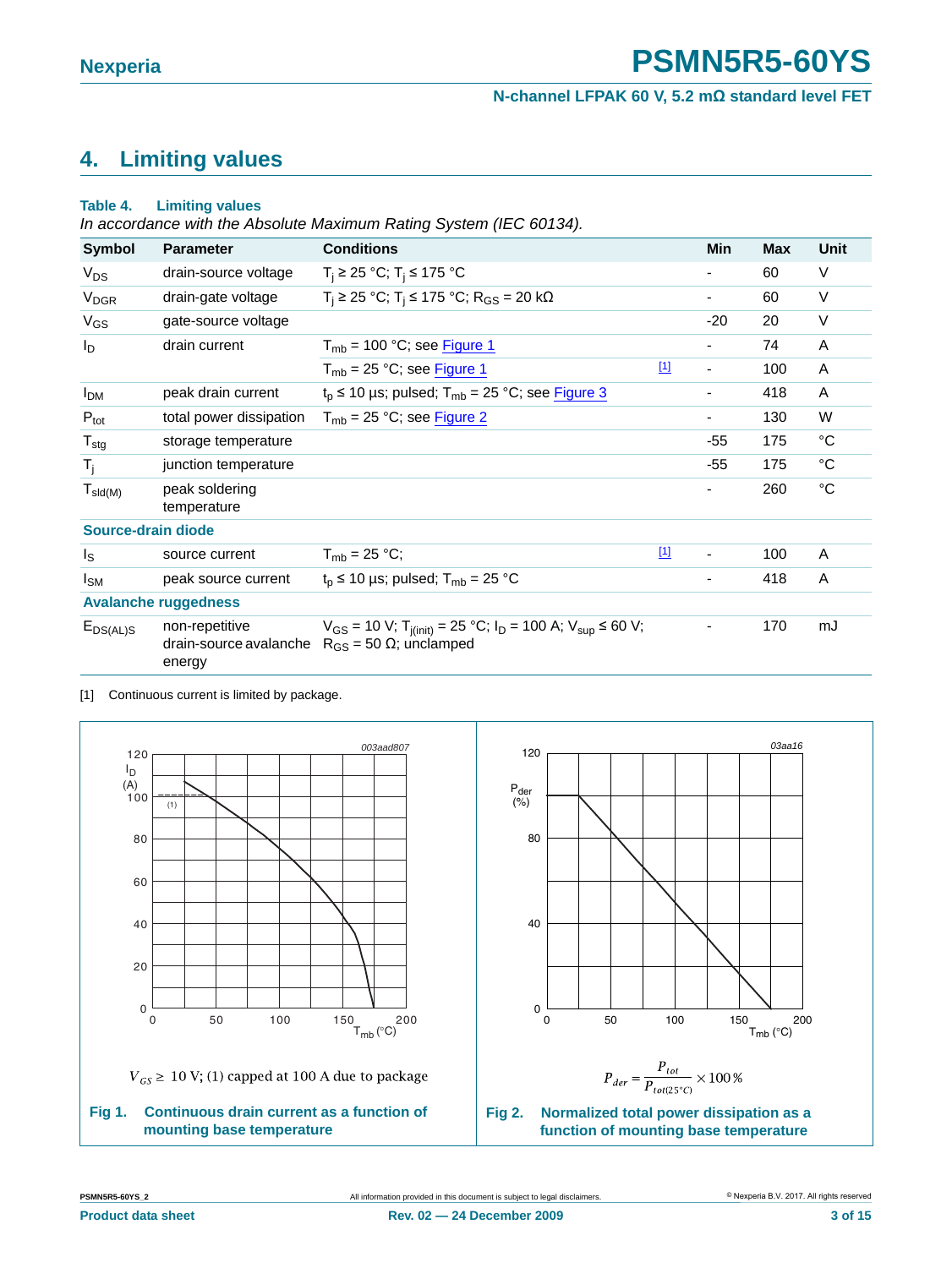<span id="page-3-0"></span>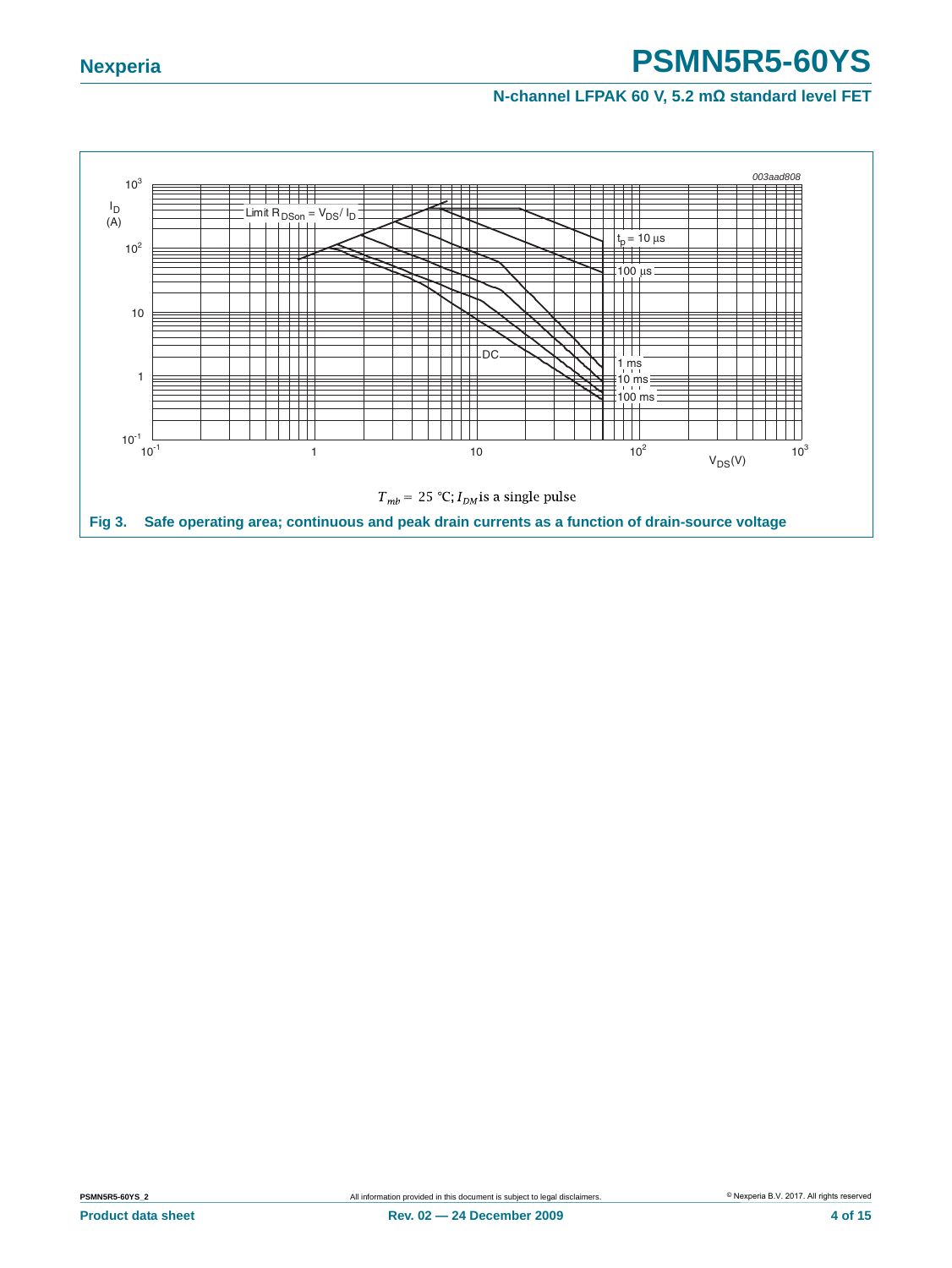# <span id="page-4-1"></span>**5. Thermal characteristics**

| Table 5.       | <b>Thermal characteristics</b>                       |                   |     |     |     |      |
|----------------|------------------------------------------------------|-------------------|-----|-----|-----|------|
| Symbol         | <b>Parameter</b>                                     | <b>Conditions</b> | Min | Typ | Max | Unit |
| $R_{th(i-mb)}$ | thermal resistance from junction to<br>mounting base | see Figure 4      | -   | 0.5 | 1.1 | K/W  |
|                |                                                      |                   |     |     |     |      |

<span id="page-4-0"></span>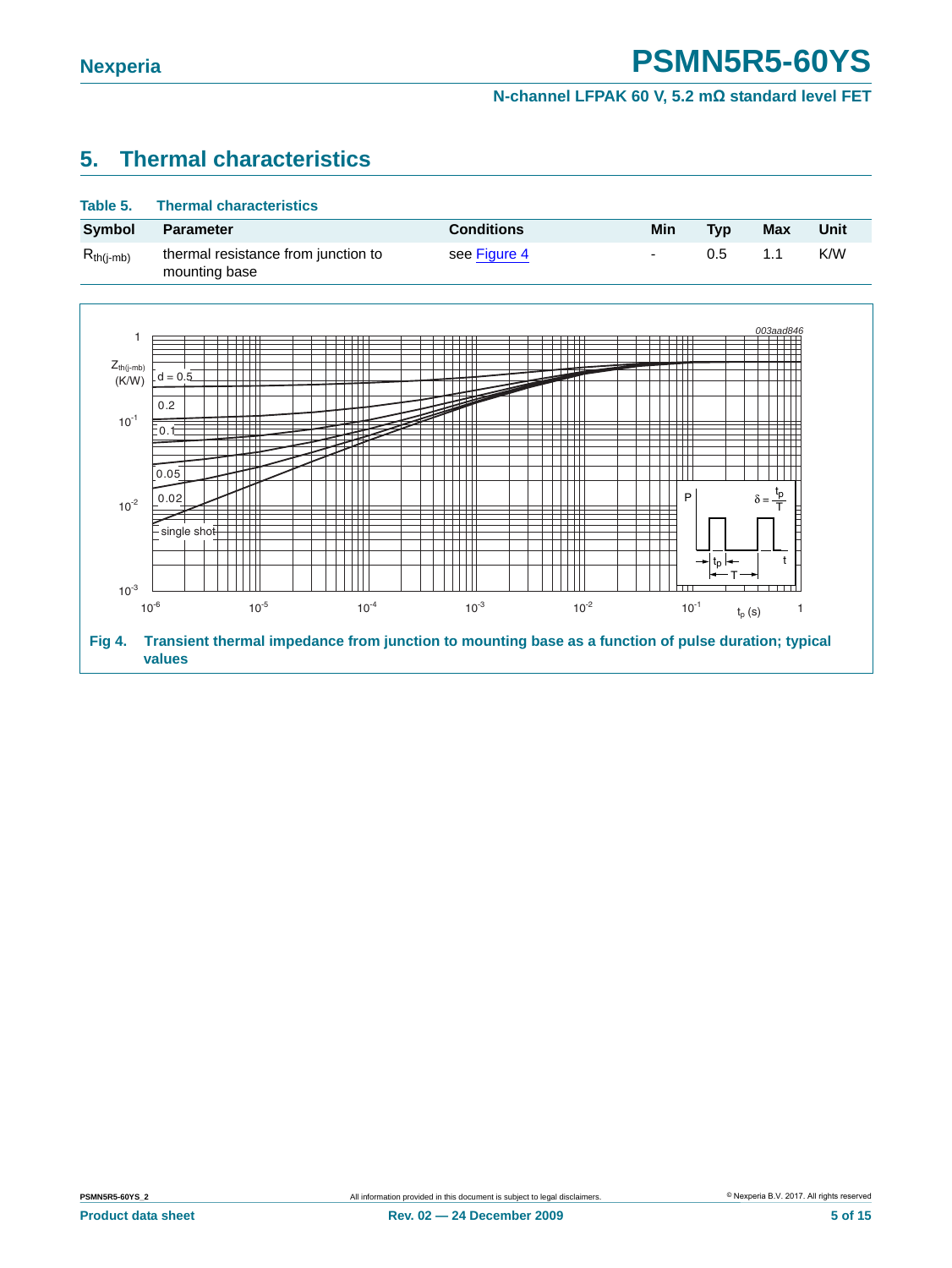# <span id="page-5-0"></span>**6. Characteristics**

| Table 6.                | <b>Characteristics</b>               |                                                                                   |                              |                          |                          |             |
|-------------------------|--------------------------------------|-----------------------------------------------------------------------------------|------------------------------|--------------------------|--------------------------|-------------|
| <b>Symbol</b>           | <b>Parameter</b>                     | <b>Conditions</b>                                                                 | Min                          | <b>Typ</b>               | <b>Max</b>               | <b>Unit</b> |
|                         | <b>Static characteristics</b>        |                                                                                   |                              |                          |                          |             |
| $V_{(BR)DSS}$           | drain-source                         | $I_D = 250 \mu A$ ; $V_{GS} = 0 V$ ; T <sub>i</sub> = -55 °C                      | 54                           | $\overline{\phantom{a}}$ | ä,                       | V           |
|                         | breakdown voltage                    | $I_D = 250 \mu A$ ; $V_{GS} = 0 V$ ; T <sub>i</sub> = 25 °C                       | 60                           | $\blacksquare$           | $\overline{\phantom{a}}$ | V           |
| $V_{GS(th)}$            | gate-source threshold<br>voltage     | $I_D = 1$ mA; $V_{DS} = V_{GS}$ ; T <sub>i</sub> = 25 °C;<br>see Figure 10 and 11 | $\overline{2}$               | 3                        | 4                        | $\vee$      |
| V <sub>GSth</sub>       |                                      | $I_D = 1$ mA; $V_{DS} = V_{GS}$ ; T <sub>i</sub> = -55 °C;<br>see Figure 11       | $\qquad \qquad \blacksquare$ | -                        | 4.6                      | $\vee$      |
|                         |                                      | $I_D = 1$ mA; $V_{DS} = V_{GS}$ ; T <sub>i</sub> = 175 °C;<br>see Figure 11       | 0.95                         | $\frac{1}{2}$            | $\overline{\phantom{a}}$ | V           |
| <b>I</b> <sub>DSS</sub> | drain leakage current                | $V_{DS}$ = 60 V; $V_{GS}$ = 0 V; T <sub>i</sub> = 25 °C                           | $\overline{\phantom{a}}$     | 0.05                     | 5                        | μA          |
|                         |                                      | $V_{DS}$ = 60 V; V <sub>GS</sub> = 0 V; T <sub>i</sub> = 125 °C                   | $\qquad \qquad \blacksquare$ | ä,                       | 100                      | μA          |
| I <sub>GSS</sub>        | gate leakage current                 | $V_{GS}$ = 20 V; $V_{DS}$ = 0 V; T <sub>i</sub> = 25 °C                           |                              | $\overline{2}$           | 100                      | nA          |
|                         |                                      | $V_{GS}$ = -20 V; $V_{DS}$ = 0 V; T <sub>i</sub> = 25 °C                          | $\overline{\phantom{0}}$     | $\overline{2}$           | 100                      | nA          |
| R <sub>DSon</sub>       | drain-source on-state<br>resistance  | $V_{GS}$ = 10 V; $I_D$ = 15 A; T <sub>i</sub> = 175 °C;<br>see Figure 12          |                              | 7.6                      | 12                       | $m\Omega$   |
|                         |                                      | $V_{GS}$ = 10 V; $I_D$ = 15 A; T <sub>i</sub> = 100 °C;<br>see Figure 12          | $\frac{1}{2}$                | $\overline{\phantom{a}}$ | 8.3                      | $m\Omega$   |
|                         |                                      | $V_{GS}$ = 10 V; $I_D$ = 15 A; T <sub>i</sub> = 25 °C;<br>see Figure 13           | $\frac{1}{2}$                | 3.6                      | 5.2                      | $m\Omega$   |
| $R_G$                   | gate resistance                      | $f = 1$ MHz                                                                       | $\overline{\phantom{0}}$     | 0.7                      | $\blacksquare$           | Ω           |
|                         | <b>Dynamic characteristics</b>       |                                                                                   |                              |                          |                          |             |
| $Q_{G(tot)}$            | total gate charge                    | $I_D$ = 75 A; $V_{DS}$ = 30 V; $V_{GS}$ = 10 V;<br>see Figure 14 and 15           | -                            | 56                       | ٠                        | nC          |
|                         |                                      | $I_D = 0$ A; $V_{DS} = 0$ V; $V_{GS} = 10$ V                                      | $\overline{\phantom{0}}$     | 47.5                     | $\blacksquare$           | nC          |
| $Q_{GS}$                | gate-source charge                   | $I_D$ = 75 A; $V_{DS}$ = 30 V; $V_{GS}$ = 10 V;<br>see Figure 14 and 15           |                              | 18.7                     |                          | nC          |
| $Q_{GS(th)}$            | pre-threshold<br>gate-source charge  | $I_D$ = 75 A; $V_{DS}$ = 30 V; $V_{GS}$ = 10 V;<br>see Figure 14                  | -                            | 10.3                     | Ĭ.                       | nC          |
| $Q_{GS(th-pl}$          | post-threshold<br>gate-source charge |                                                                                   | $\overline{\phantom{0}}$     | 8.4                      | ÷,                       | nC          |
| $Q_{GD}$                | gate-drain charge                    | $I_D$ = 75 A; $V_{DS}$ = 30 V; $V_{GS}$ = 10 V;<br>see Figure 14 and 15           |                              | 11.2                     | ÷,                       | nC          |
| $V_{GS(pl)}$            | gate-source plateau<br>voltage       | $V_{DS}$ = 30 V; see Figure 14 and 15                                             |                              | 4.9                      |                          | $\vee$      |
| $\mathbf{C}_{iss}$      | input capacitance                    | $V_{DS}$ = 30 V; $V_{GS}$ = 0 V; f = 1 MHz; T <sub>i</sub> = 25 °C;               |                              | 3501                     | $\overline{\phantom{a}}$ | pF          |
| $C_{\rm oss}$           | output capacitance                   | see Figure 16                                                                     | $\overline{\phantom{0}}$     | 457                      | $\overline{\phantom{a}}$ | рF          |
| $C_{\hbox{\tiny{ISS}}}$ | reverse transfer<br>capacitance      |                                                                                   | $\overline{\phantom{0}}$     | 240                      | $\overline{\phantom{0}}$ | pF          |
| $t_{d(on)}$             | turn-on delay time                   | $V_{DS}$ = 30 V; R <sub>L</sub> = 0.4 $\Omega$ ; V <sub>GS</sub> = 10 V;          |                              | 23                       | $\overline{\phantom{a}}$ | ns          |
| $t_r$                   | rise time                            | $R_{G(ext)} = 4.7 \Omega$                                                         |                              | 24                       |                          | ns          |
| $t_{d(off)}$            | turn-off delay time                  |                                                                                   |                              | 44                       | -                        | ns          |
| t <sub>f</sub>          | fall time                            |                                                                                   | -                            | 14                       | $\overline{\phantom{0}}$ | ns          |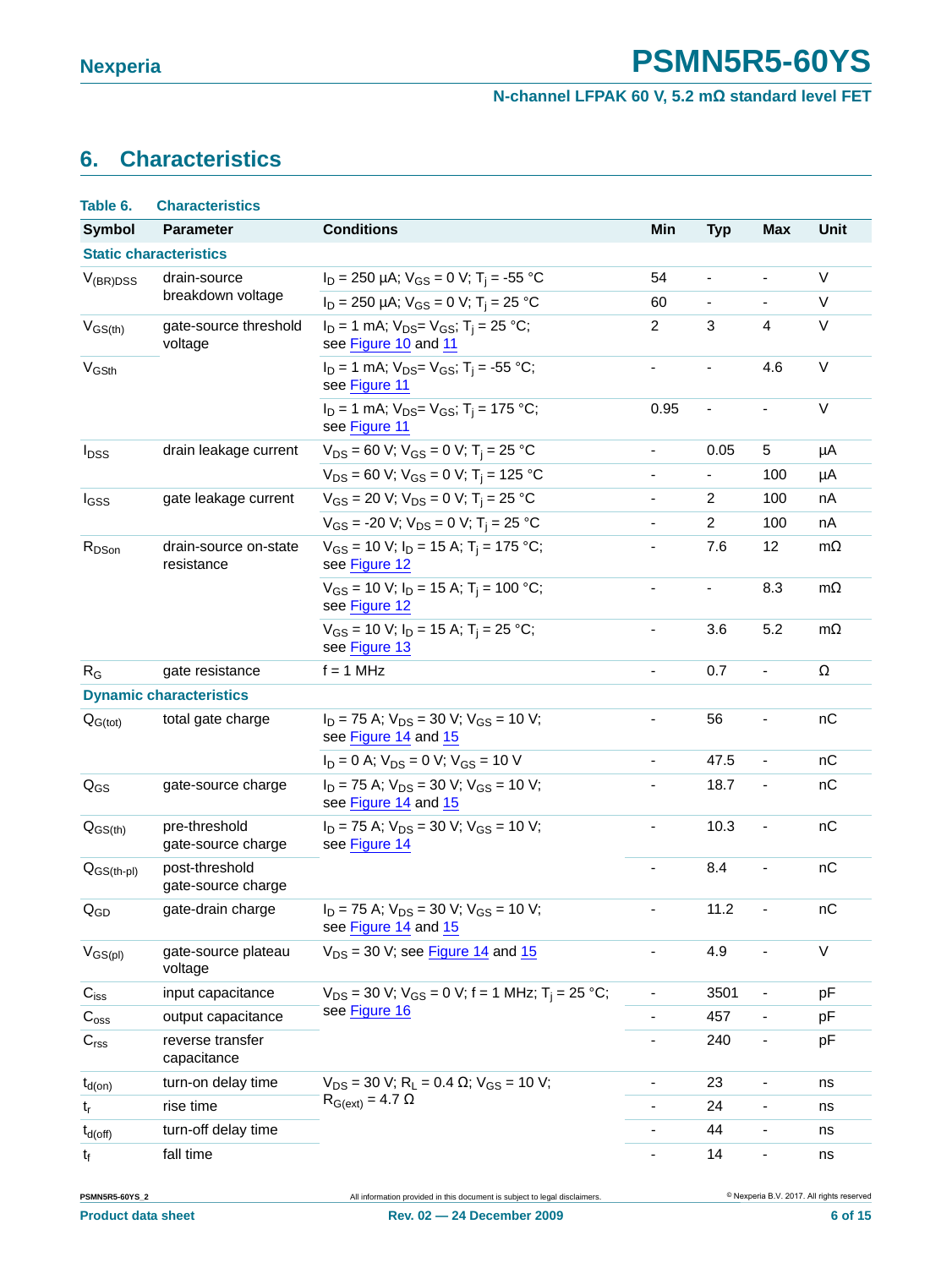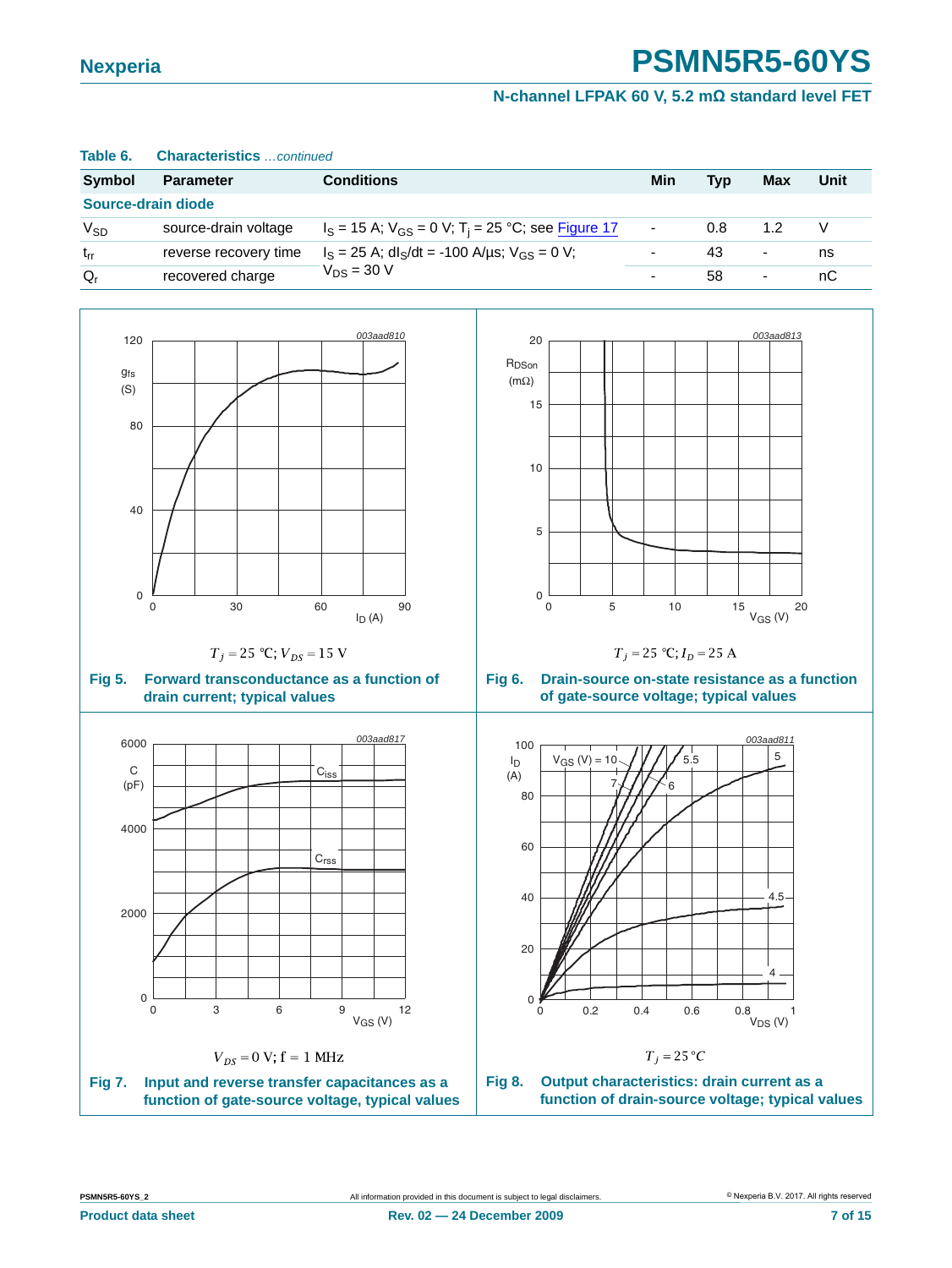<span id="page-7-2"></span><span id="page-7-1"></span><span id="page-7-0"></span>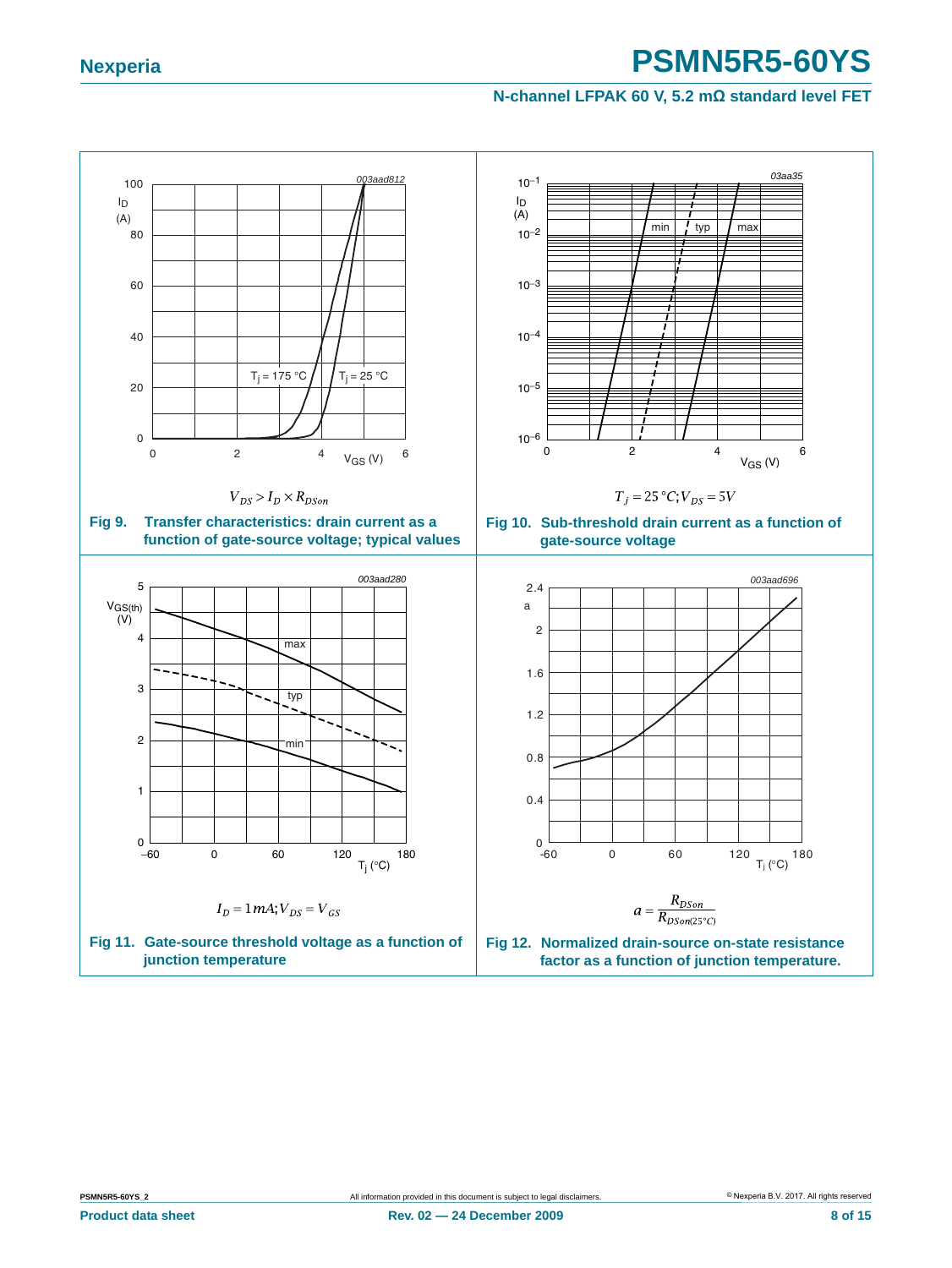<span id="page-8-3"></span><span id="page-8-2"></span><span id="page-8-1"></span><span id="page-8-0"></span>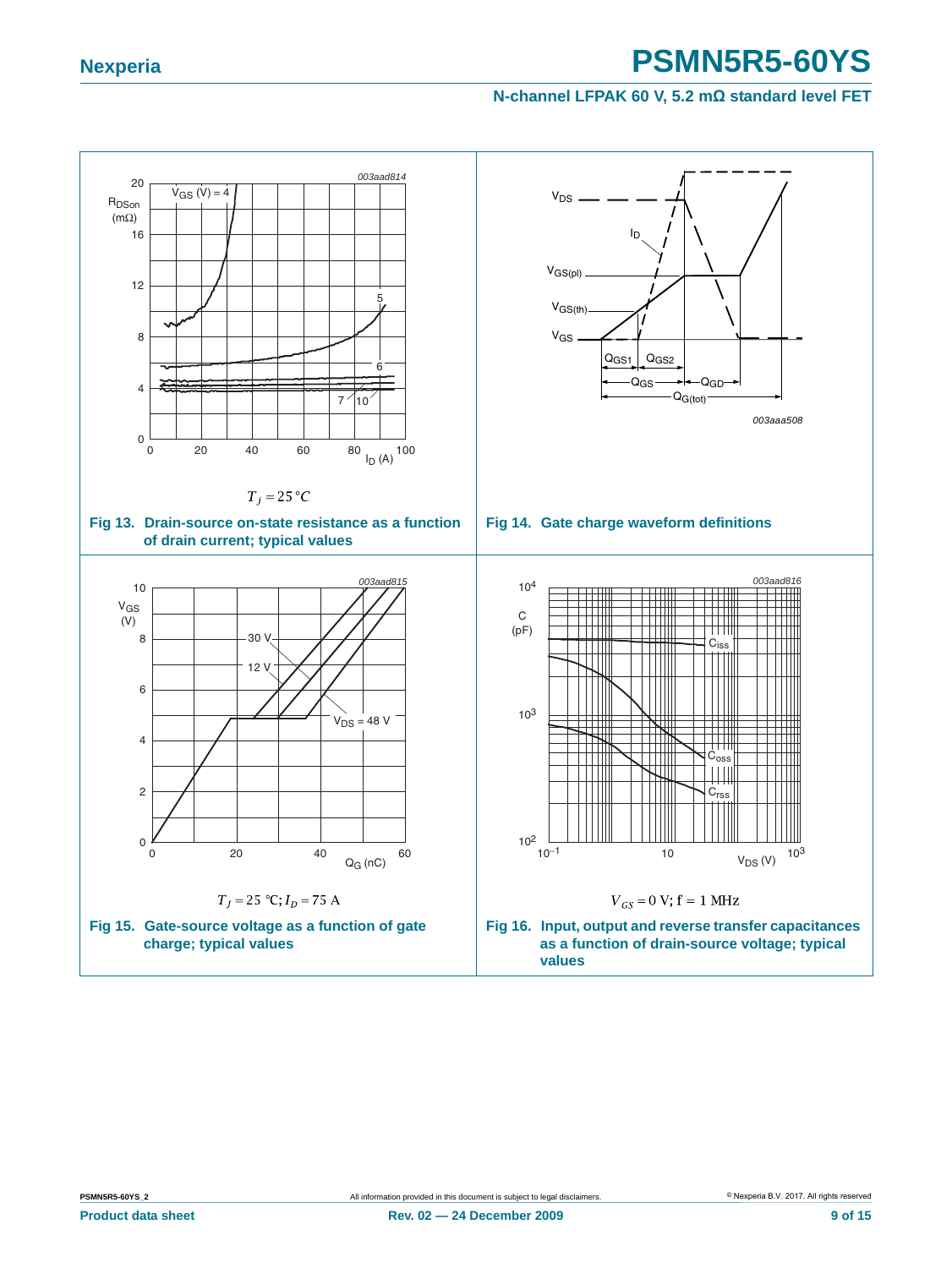<span id="page-9-0"></span>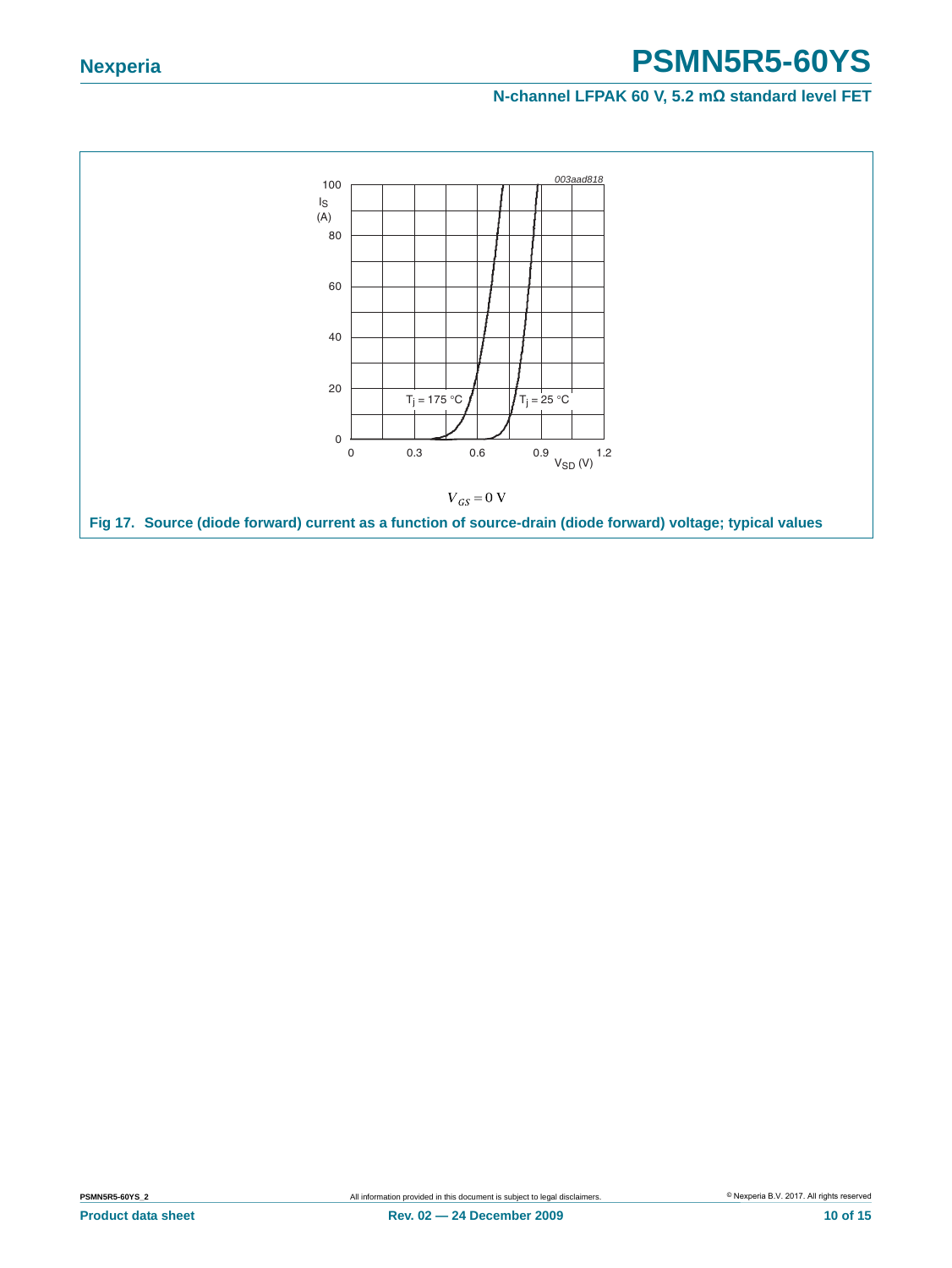### **N-channel LFPAK 60 V, 5.2 mΩ standard level FET**

# <span id="page-10-0"></span>**7. Package outline**



### **Fig 18. Package outline SOT669 (LFPAK)**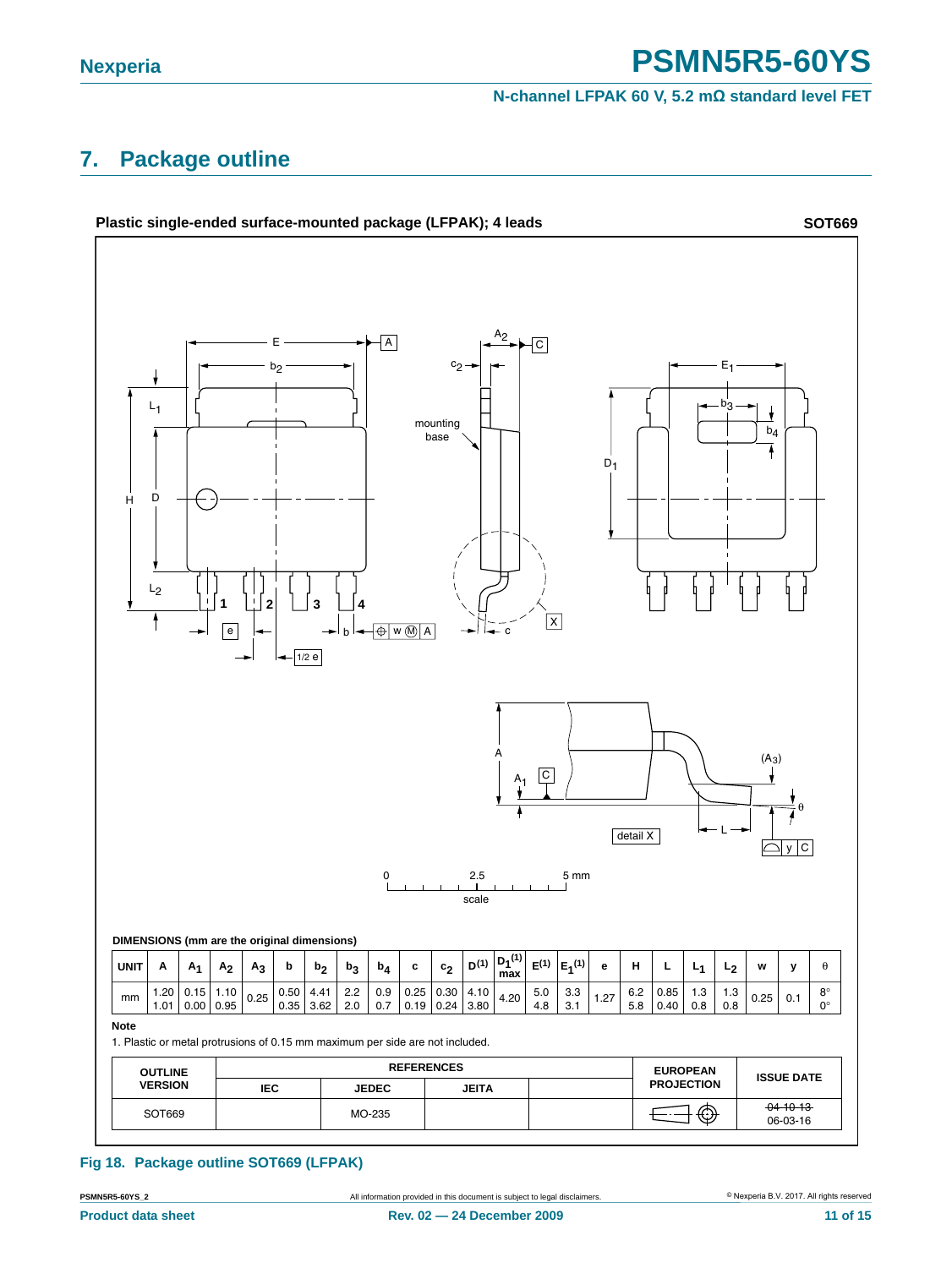## <span id="page-11-0"></span>**8. Revision history**

### **Table 7. Revision history**

| Document <b>ID</b>    | Release date | Data sheet status                           | <b>Change notice</b>     | <b>Supersedes</b>        |
|-----------------------|--------------|---------------------------------------------|--------------------------|--------------------------|
| <b>PSMN5R5-60YS 2</b> | 20091224     | Product data sheet                          | $\overline{\phantom{0}}$ | PSMN5R5-60YS 1           |
| Modifications:        |              | • Status changed from objective to product. |                          |                          |
| <b>PSMN5R5-60YS 1</b> | 20091201     | Objective data sheet                        | $\overline{\phantom{a}}$ | $\overline{\phantom{0}}$ |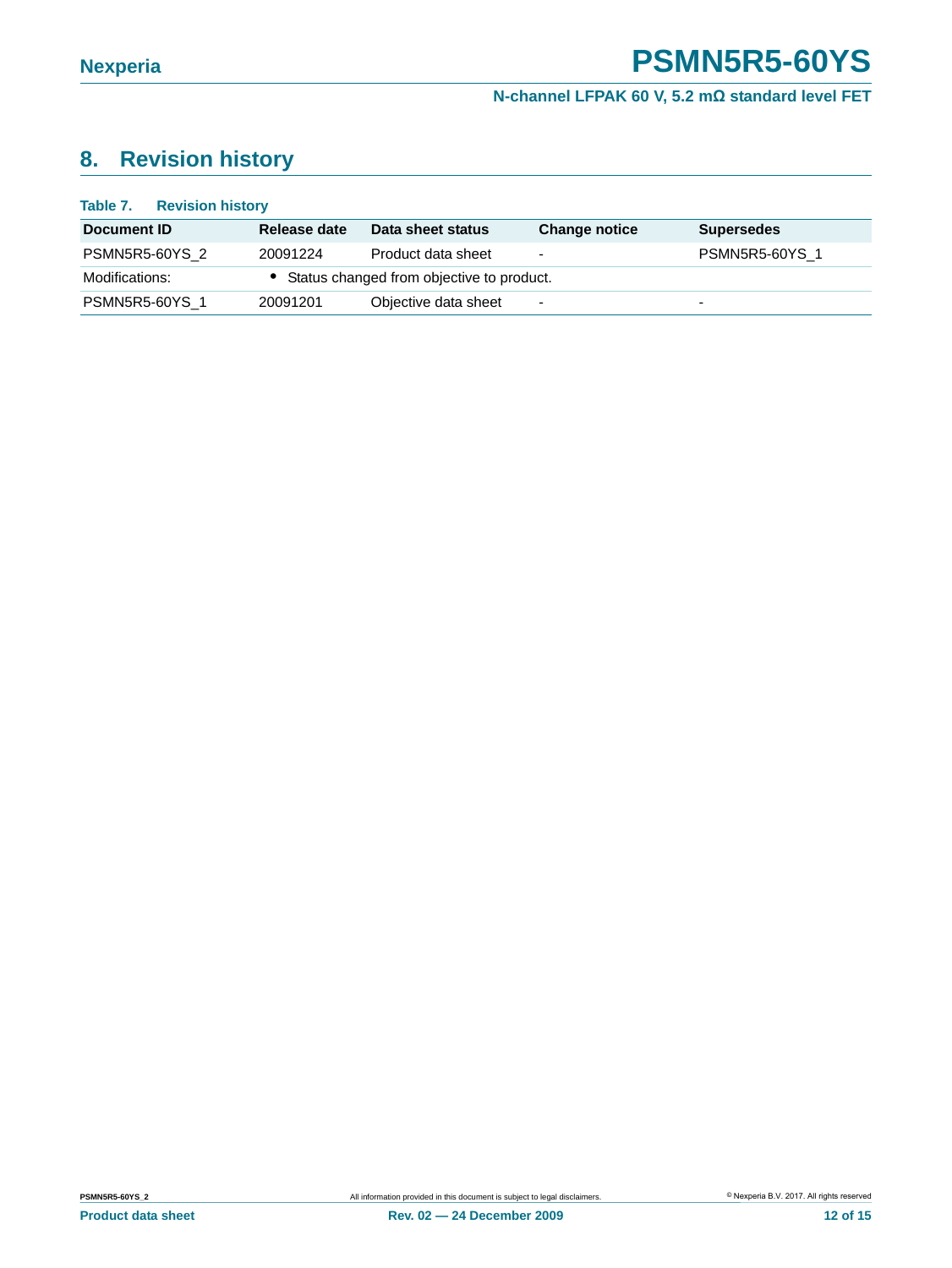# <span id="page-12-3"></span>**9. Legal information**

### <span id="page-12-4"></span>**9.1 Data sheet status**

| Document status <sup>[1][2]</sup> | Product status <sup>[3]</sup> | <b>Definition</b>                                                                     |
|-----------------------------------|-------------------------------|---------------------------------------------------------------------------------------|
| Objective [short] data sheet      | Development                   | This document contains data from the objective specification for product development. |
| Preliminary [short] data sheet    | Qualification                 | This document contains data from the preliminary specification.                       |
| Product [short] data sheet        | Production                    | This document contains the product specification.                                     |
|                                   |                               |                                                                                       |

<span id="page-12-0"></span>[1] Please consult the most recently issued document before initiating or completing a design.

<span id="page-12-1"></span>[2] The term 'short data sheet' is explained in section "Definitions".

<span id="page-12-2"></span>[3] The product status of device(s) described in this document may have changed since this document was published and may differ in case of multiple devices. The latest product status information is available on the Internet at URL http://www.nexperia.com.

### <span id="page-12-5"></span>**9.2 Definitions**

**Draft**— The document is a draft version only. The content is still under internal review and subject to formal approval, which may result in modifications or additions. Nexperia does not give any representations or warranties as to the accuracy or completeness of information included herein and shall have no liability for the consequences of use of such information.

**Short data sheet**— A short data sheet is an extract from a full data sheet with the same product type number(s) and title. A short data sheet is intended for quick reference only and should not be relied upon to contain detailed and full information. For detailed and full information see the relevant full data sheet, which is available on request via the local Nexperia sales office.

In case of any inconsistency or conflict with the short data sheet, the full data sheet shall prevail.

**Product specification**— The information and data provided in a Product data sheet shall define the specification of the product as agreed between Nexperia and its customer, unless Nexperia and

customer have explicitly agreed otherwise in writing. In no event however, shall an agreement be valid in which the Nexperia product is deemed to offer functions and qualities beyond those described in the Product data sheet.

### <span id="page-12-6"></span>**9.3 Disclaimers**

**Limited warranty and liability**— Information in this document is believed to be accurate and reliable. However, Nexperia does not give any representations or warranties, expressed or implied, as to the accuracy or completeness of such information and shall have no liability for the consequences of use of such information.

In no event shall Nexperia be liable for any indirect, incidental, punitive, special or consequential damages (including - without limitation - lost profits, lost savings, business interruption, costs related to the removal or replacement of any products or rework charges) whether or not such damages are based on tort (including negligence), warranty, breach of contract or any other legal theory.

Notwithstanding any damages that customer might incur for any reason whatsoever, Nexperia's aggregate and cumulative liability towards customer for the products described herein shall be limited in accordance with the*Terms and conditions of commercial sale*of Nexperia.

**Right to make changes**— Nexperia reserves the right to make changes to information published in this document, including without limitation specifications and product descriptions, at any time and without notice. This document supersedes and replaces all information supplied prior to the publication hereof.

**Suitability for use**— Nexperia products are not designed. authorized or warranted to be suitable for use in medical, military, aircraft, space or life support equipment, nor in applications where failure or malfunction of a Nexperia product can reasonably be expected to result in personal injury, death or severe property or environmental damage. Nexperia accepts no liability for inclusion and/or use of Nexperia products in such equipment or applications and therefore such inclusion and/or use is at the customer's own risk.

**Applications**— Applications that are described herein for any of these products are for illustrative purposes only. Nexperia makes no representation or warranty that such applications will be suitable for the specified use without further testing or modification.

Nexperia does not accept any liability related to any default, damage, costs or problem which is based on a weakness or default in the customer application/use or the application/use of customer's third party customer(s) (hereinafter both referred to as "Application"). It is customer's sole responsibility to check whether the Nexperia product is suitable and fit for the Application planned. Customer has to do all necessary testing for the Application in order to avoid a default of the Application and the product. Nexperia does not accept any liability in this respect.

**Quick reference data**— The Quick reference data is an extract of the product data given in the Limiting values and Characteristics sections of this document, and as such is not complete, exhaustive or legally binding.

**Limiting values**— Stress above one or more limiting values (as defined in the Absolute Maximum Ratings System of IEC 60134) will cause permanent damage to the device. Limiting values are stress ratings only and (proper) operation of the device at these or any other conditions above those given in the Recommended operating conditions section (if present) or the Characteristics sections of this document is not warranted. Constant or repeated exposure to limiting values will permanently and irreversibly affect the quality and reliability of the device.

**Terms and conditions of commercial sale**— Nexperia

products are sold subject to the general terms and conditions of commercial sale, as published at http://www.nexperia.com/profile/terms, unless otherwise agreed in a valid written individual agreement. In case an individual agreement is concluded only the terms and conditions of the respective agreement shall apply. Nexperia hereby expressly objects to applying the customer's general terms and conditions with regard to the purchase of Nexperia products by customer.

**No offer to sell or license**— Nothing in this document may be interpreted or construed as an offer to sell products that is open for acceptance or the grant, conveyance or implication of any license under any copyrights, patents or other industrial or intellectual property rights.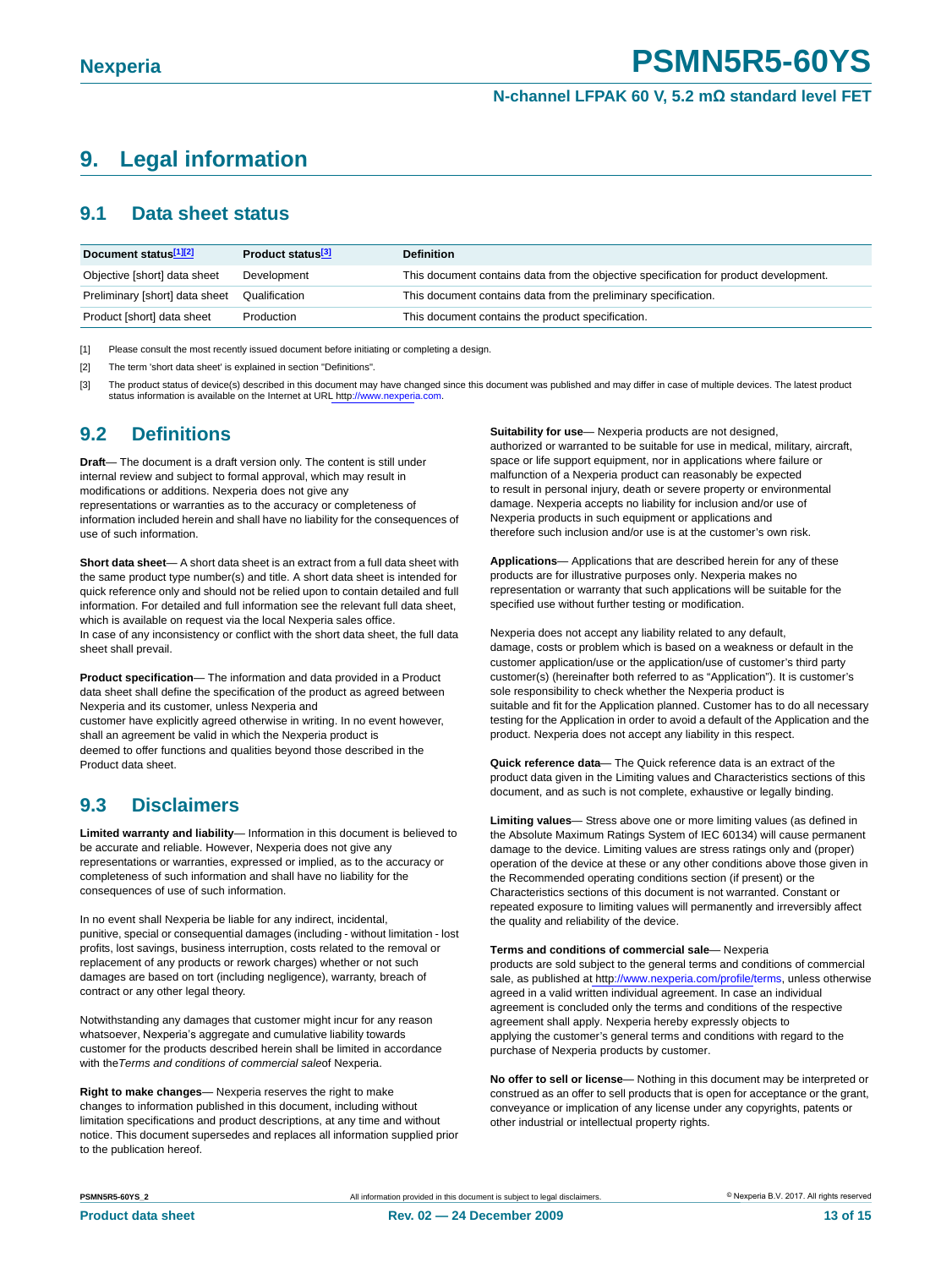**Export control**— This document as well as the item(s) described herein may be subject to export control regulations. Export might require a prior authorization from national authorities.

**Non-automotive qualified products**— Unless the data sheet of an Nexperia product expressly states that the product is automotive qualified, the product is not suitable for automotive use. It is neither qualified nor tested in accordance with automotive testing or application requirements. Nexperia accepts no liability for inclusion and/or use of

non-automotive qualified products in automotive equipment or applications. In the event that customer uses the product for design-in and use in automotive applications to automotive specifications and standards, customer (a) shall use the product without Nexperia's warranty of the product for such automotive applications, use and specifications, and (b) whenever

## <span id="page-13-1"></span>**10. Contact information**

customer uses the product for automotive applications beyond Nexperia' specifications such use shall be solely at customer's own risk, and (c) customer fully indemnifies Nexperia for any liability, damages or failed product claims resulting from customer design and use of the product for automotive applications beyond Nexperia's standard warranty and Nexperia's product specifications.

### <span id="page-13-0"></span>**9.4 Trademarks**

Notice: All referenced brands, product names, service names and trademarks are the property of their respective owners.

For more information, please visit:http://www.nexperia.com

For sales office addresses, please send an email to:salesaddresses@nexperia.com